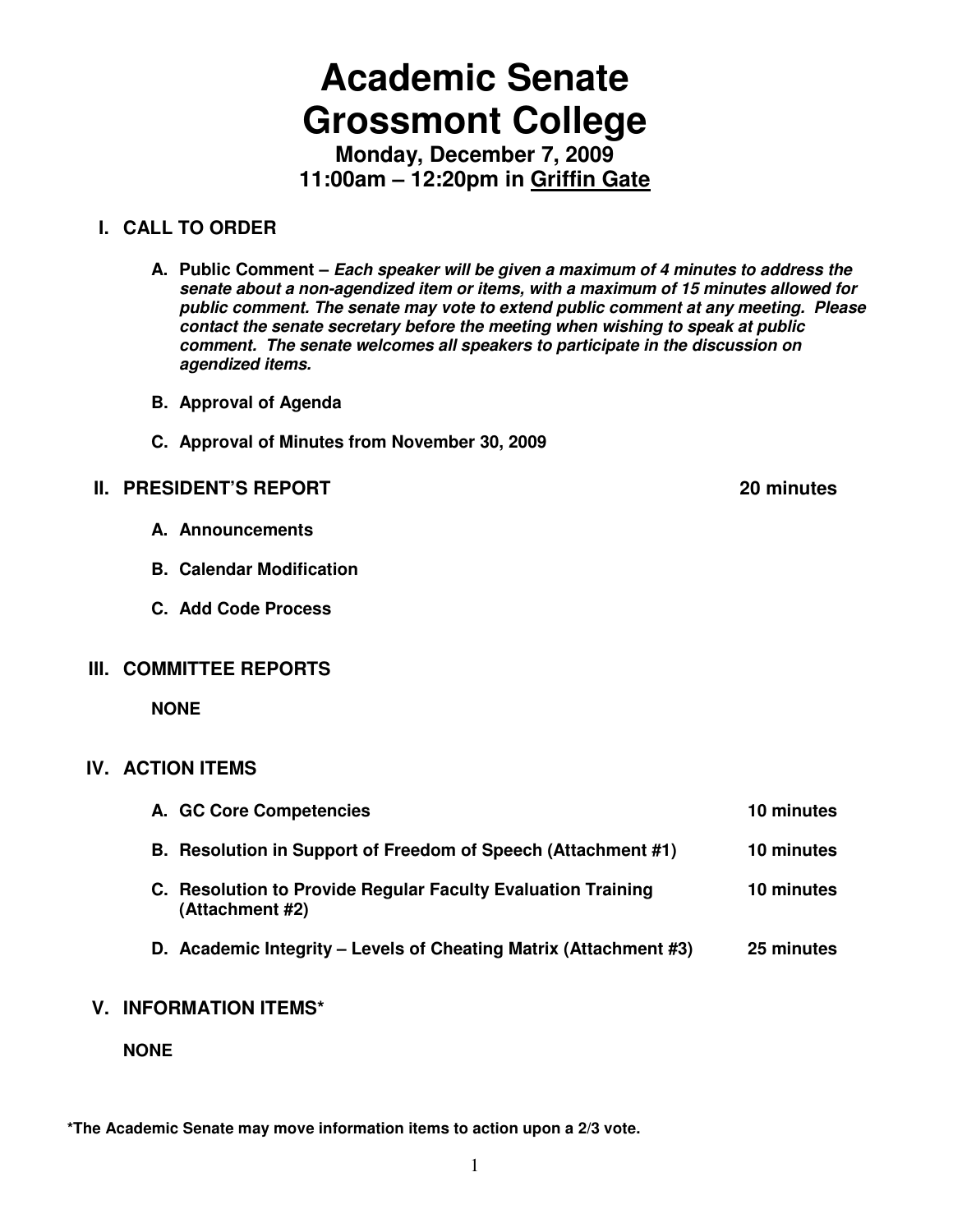# **Academic Senate Grossmont College**

#### **Minutes of the Meeting – November 30, 2009**

#### **MEETING ATTENDANCE:**

| X                         | Chris Hill (President)      |          | Clifton Quinn (CSIS)                      | X        | Randy Abshier (Exer Sci/Well)           |
|---------------------------|-----------------------------|----------|-------------------------------------------|----------|-----------------------------------------|
|                           | P.J. Ortmeier (AOJ)         | X        | Ronald Norman (CSIS)                      |          | Larry Larsen (Exer Sci/Well)            |
|                           | Lance Parr (AOJ)            | X        | Bonnie Schmiege (Counseling)              | X        | Virginia Young (Foreign Lang)           |
| X                         | Tina Young (AOJ)            | X        | Mary Rider (Counseling)                   | $\times$ | Sue Gonda (History-Sen Officer)         |
| $\boldsymbol{\mathsf{X}}$ | Jennifer Carmean (ASL)      | X        | Cruz Cerda (Counseling)                   | X        | Devon Atchison (History-Sen Officer)    |
|                           | Jamie Gould (ASL)           |          | Danny Martinez (Cross Cult Stud)          | X        | Angela Feres (History)                  |
|                           | Jim Wilsterman (Art)        |          | Joe Orate (Culinary Arts)                 | $\times$ | Priscilla Rogers (Inter Bus)            |
| X                         | Paul Turounet (Art)         |          | James Foran (Culinary Arts)               |          | Patty Morrison (Library)                |
| $\boldsymbol{\mathsf{X}}$ | Jennifer Bennett (Art)      |          | Kathy Meyer (Dance) - Fall                | $\times$ | Jenny VandenEynden (Math)               |
|                           | Israel Cardona (Behav Sci)  |          | David Mullen (Dance) - Spring             | $\times$ | Susan Working (Math)                    |
| $\boldsymbol{\mathsf{X}}$ | Gregg Robinson (Behav Sci)  |          | George Gastil (P/T Senate Officer @large) |          | Ray Funk (Math)                         |
|                           | Rebekah Wanic (Behav Sci)   | X        | David Milroy (Divisional Senator AHLGC)   | $\times$ | Arturo Millan (Math)                    |
|                           | Richard Unis (Behav Sci)    | $\sf X$  | Eric Lund (Divisional Senator CTE/WD)     | X        | Shawn Hicks (Math)                      |
| $\boldsymbol{\mathsf{X}}$ | Virginia Dudley (Biol Sci)  | X        | Kirin Farquar (Divisional Senator ESBS)   |          | Evan Wirig (Media Comm)                 |
| X                         | Michael Golden              |          | Carla Sotelo (Divisional Senator LR)      | X        | William Snead (Media Comm)              |
| $\boldsymbol{\mathsf{X}}$ | Michele Perchez (Biol Sci)  |          | Lee Johnson (Divisional Senator)          |          | Derek Cannon (Music)                    |
| $\mathsf{X}$              | Brian Keliher (Bus Admin)   | X        | Jane Nolan (DSPS)                         |          | Paul Kurokawa (Music)                   |
|                           | Nate Scharff (Bus Admin)    | X        | Carl Fielden (DSPS)                       |          | Steve Baker (Music)                     |
| $\times$                  | Linda Snider (BOT)          | X        | Gary Jacobson (Earth Sci)                 | X        | Joy Zozuk (Nursing)                     |
|                           | Barb Gillespie (BOT)        |          | Judd Curran (Earth Sci)                   |          | Diane Gottschalk (Nursing)              |
| X                         | Andy Biondo (CVT)           | X        | Oralee Holder (English)                   |          | Christine Vicino (Occ Therapy)          |
| $\boldsymbol{\mathsf{X}}$ | Don Ridgway (CVT)           | X        | Adelle Schmitt (English)                  | X        | Zoe Close (Phil/ Rel Studies)           |
|                           | Cary Willard (Chemistry)    | X        | Joan Ahrens (English)                     |          | Bill Hoaglin (Phil/ Rel Studies)        |
|                           | Martin Larter (Chemistry)   |          | Lisa Ledri-Aguilar (English)              |          | Ross Cohen (Physics)                    |
|                           | Judy George (Chemistry)     | X        | Sue Jensen (English)                      |          | Stephanie Plante (Physics, Astr. Ph Sc) |
| X                         | Sheridan DeWolf (Child Dev) | X        | Chuck Passentino (ESL)                    | $\times$ | Shahrokh Shahrokhi (Polit Economy)      |
| X                         | Claudia Flores (Child Dev)  |          | Nancy Herzfeld-Pipkin (ESL)               |          | Scott McGann (Polit Economy)            |
| X                         | Joel Castellaw (Comm)       |          | Jim Tolbert (EOPS)                        | X        | Lorenda Seibold-Phalan (Resp Ther)      |
| $\times$                  | Jill Carleton (Comm)        |          | Sylvia Montejano (EOPS)                   |          | Barry Winn (Resp Ther)                  |
|                           | Victoria Curran (Comm)      | X        | Laura Sim (Exer Sci/Well-Sen Officer      | X        | Craig Everett (Theatre Arts)            |
|                           | Janet Gelb (CSIS)           |          | Jamie Ivers                               |          | Buth Duggan                             |
|                           |                             | $\times$ | Jim Symington (Exer Sci/Well)             |          |                                         |

#### **GUESTS**:

- Beth Smith, Math Department Faculty; Treasurer, ASCCC
- Janet Castanos, Dean-English, Social and Behavioral Sciences & Acting VPAA
- John Colson, Vice President Student Services

#### **RECORDER**: Rochelle Weiser

#### **I. CALL TO ORDER (11:05)**

#### **A. Public Comment**

#### Mary Rider-Transfer Center Coordinator

Mary commented that today was the cutoff date for students applying for transfer to CSU colleges. She said because of the current budget cuts, students will need to be on track and plan for transfer, as it is more competitive than ever. She noted that if a student is not prepared and not followed through with a transfer plan they will not be accepted. She reported that the lack of winter inter-session courses is having a huge impact on transfer students. If students have not completed all necessary courses by Spring of 2010, even if it is only 1 or 2 courses, they will not be able to transfer in the Fall of 2010 and have to wait another year to apply. Mary noted that one of the primary missions of Grossmont College is transfer. The Transfer Center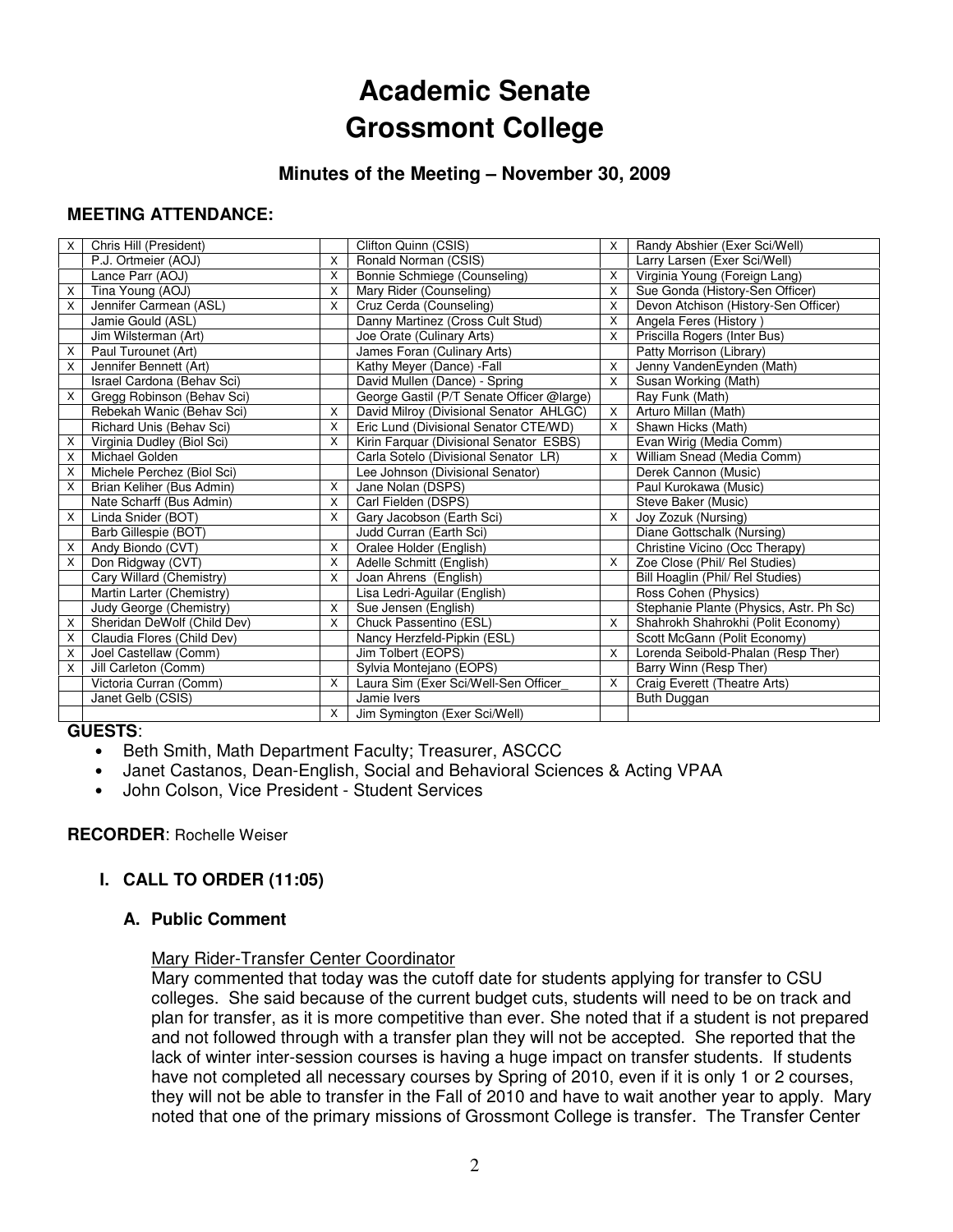would like to see the Academic Senate have a discussion to review the mission of GC and make sure GC is still able to serve transfer students with curriculum cuts that are being made.

Some discussion occurred regarding the number of transfer students, the "local only" requirement for transfer courses, and ideas regarding sharing the information with students.

#### **B. Approval of Agenda**

A motion was made to approve the day's agenda. M/S/U Fielden/Atchison

#### **C. Approval of Minutes November 16, 2009**

A motion was made to approve the minutes from the previous meeting.

Correction: Beth Smith noted that in the Fall Plenary Session Highlights it should be CSU colleges. M/S/U Gonda/Lund

#### **II. PRESIDENT'S REPORT**

#### A. **Announcements**

Chris announced that she would be sending out an e-mail to Department Chairs and Coordinators letting them know the deadline for Annual Action Plans will be extended to Friday December 11, 2009.

#### **B. Update on Drop for Non-Payment-John Colson**

John began by announcing that the college would be progressing with the Drop for Non-Payment program for the Spring 2010 semester and that the important "drop date" will be January 15, 2010. Students who have outstanding balances will be dropped on that date; they will then have until the first day of classes to re-enroll. John noted for faculty they will see enrollments rise prior to the drop date, then decrease after the drop date, but that classes should fill as they are expecting very high enrollment. John reported that, out of the 2600 students that were dropped last semester, about 61% re-enrolled. He also reported they are collecting more outstanding balances, but did not have the actual numbers; Chris noted that the district is tracking those numbers and she would get those for the Senate. There were also questions on when courses may be canceled for low enrollment. Janet Castanos indicated that, with the holiday immediately following the drop-for-non-payment date, they would probably wait until midweek following that to evaluate low course enrollment.

Discussion followed regarding add codes and the procedure being followed to add students. Chris reported that the new system has more capabilities than the old one, but discussions are taking place in various committees (TTLC, DCEC, and also Cuyamaca's Academic Senate) on how to solve the various issues. Chris reported that the list of concerns generated by the chairs and coordinators is also being included in these discussions. She indicated that some of the technical problems may be worked out by the spring semester, but any policy changes will have to come forward from the committees to the two Academic Senates for discussion.

John closed by reminding faculty to match rosters to actual students in classes as some of the technical "glitches" may not be resolved in time for the beginning of Spring semester.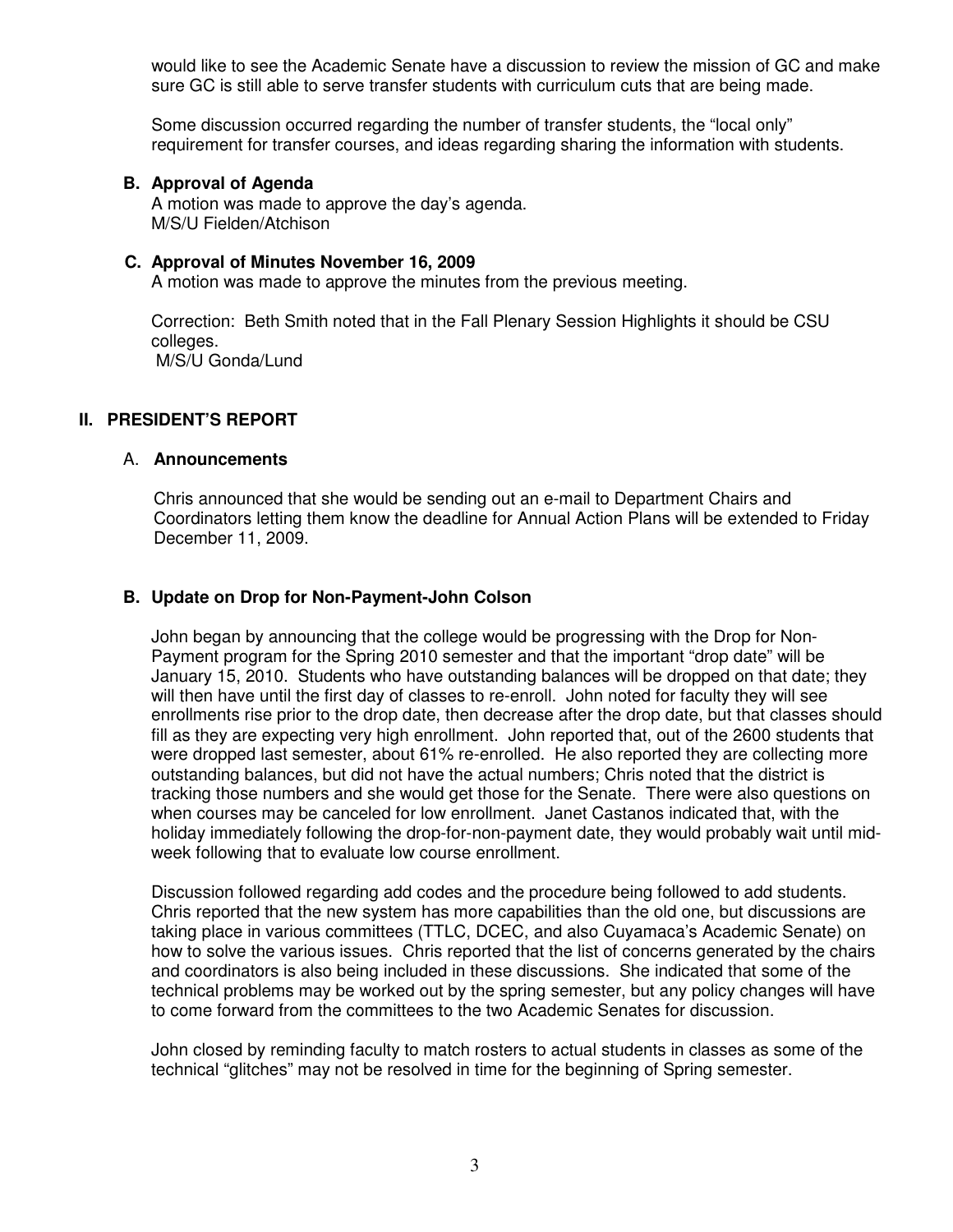#### **III. Committee Reports**

#### **A. SLO Assessment Framework-Devon Atchison**

Chris introduced Devon Atchison, the SLO Coordinator. Devon began by reviewing the SLO processes and their importance to accreditation but also noted that the reporting processes have began to overshadow the intent of SLOs, which is an assessment of how well our students are learning. She shared that, after attending a WASC retreat on accreditation, there had been numerous conversations on how to streamline the reporting process. Devon then presented a draft document for SLO Assessment that would be included in each department/unit action plan as part of the annual planning process. Essentially it will ask two questions; 1) What SLOs are going to be assessed; and 2) How are they going to be assessed? She then presented a template to be used for reporting SLO assessments as part of the annual planning progress report and would replace the SLO Assessment Analysis Report.

Devon noted that the new reporting process would be included in the Annual Plan for 2010-11 and that SLO reporting for Spring 2010 will need to be handled separately. An e-mail will be sent in early January with questions to be answered and returned to Devon to cover Spring 2010. She also mentioned that she will conduct an assessment analysis workshop during flex week.

#### **IV. ACTION ITEMS**

#### **A. GC Core Competencies**

Chris began by reviewing the current Institutional SLOs and the GE areas. She then shared that at the WASC Institution on Accreditation it was discussed that the GE SLOs and the ISLOs can overlap and that for Accreditation purposes a college may only need to assess one of those sets.

Chris then presented a draft document that combined the ISLOs and GE Areas into core competencies.

Chris then asked for a motion to put the document on the table.

#### M/S Gonda/Atchison

Chris reviewed how each of the ISLO and GE Areas match up to core competencies. Much discussion followed and included some confusion on the purpose of making the change from ISLOs to core competencies, concern that the core competencies did not match up cleanly to all the GE areas, questions on who the intended audience was for the comparison document, and whether core competencies where going to replace ISLOs. Chris noted that by linking core competencies to ISLOs and GE Areas this would satisfy reporting for Accreditation. Devon noted they were trying to capture the circled concepts (and associated bullets) of the ISLOs in the core competencies as an overall assessment, not to do away with ISLOs. It was brought up that the GE package as a whole should be what is being assessed, not the individual areas and that the target group being assessed needs to be identified. Sue noted that the Core Competencies essentially capture what Title 5 says we are supposed to be doing at the community colleges and that they do align with the GE areas well for assessment purposes.

Chris then entertained a motion to table the document for further discussion at the December 7, 2009 meeting.

M/S/U Abshier/Sim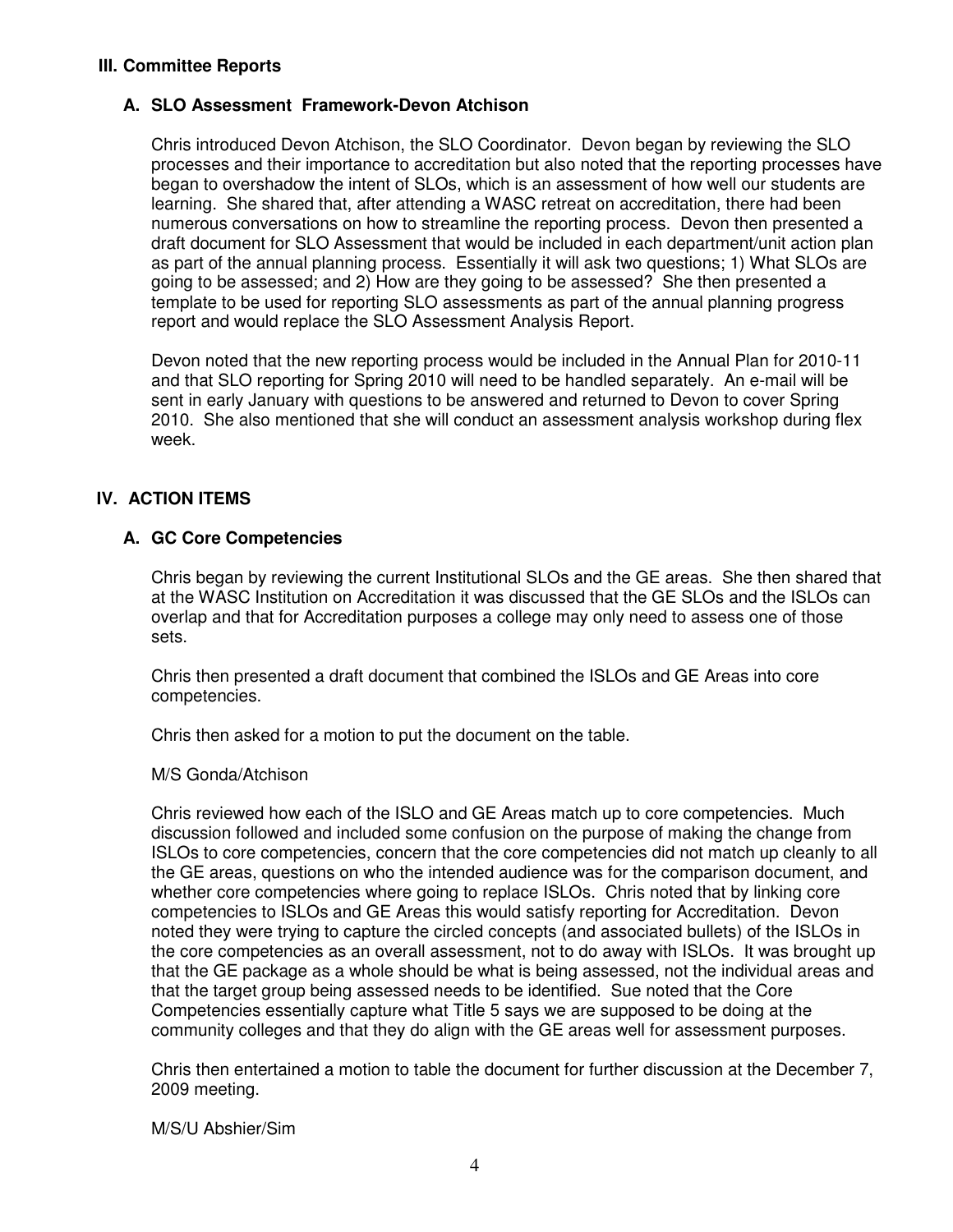#### **IV. INFORMATION ITEMS**

#### **A. Resolution in Support of Freedom of Speech**

Chris thanked Sheridan and the SOC for their work on the resolution. This item will return as an action item at the next meeting.

#### **B. Resolution to Provide Regular Faculty Evaluation Training**

This item will return as an action item the next meeting.

#### C. **Academic Integrity-Levels of Cheating Matrix**

Chris requested that Senators make note of the following items to ask their constituents; 1) How many levels do they want to have in the matrix; 2) Do they want to have College level sanctions and at what level; and 3) What will be the reporting plan look like (this will also be based on how many levels there are).

Chris noted that the cheating matrix will be used as a guideline for instructors and that it is hoped that this will provide consistency in sanctions for students.

This item will return as an Action Item at the next meeting.

Meeting Adjourned at 12:20pm

Next meeting is scheduled for December 7, 2009.

CH: rw

The Academic Senate minutes are recorded and published in summary form. Readers of these minutes must understand that recorded comments in these minutes do not represent the official position of the Academic Senate. The Academic Senate expresses its official positions only through votes noted under "Action."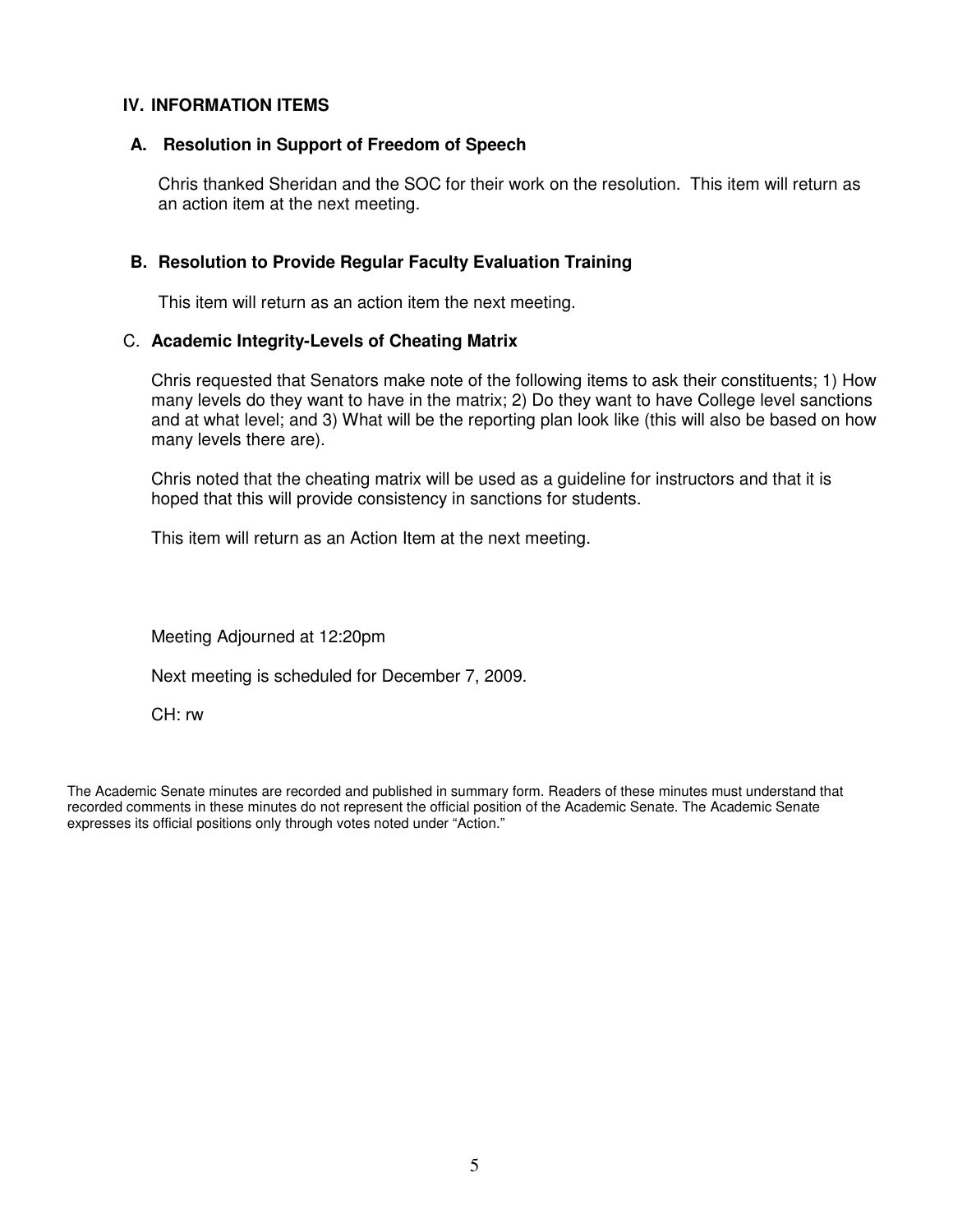#### **Attachment #1**

#### **Resolution in Support of Freedom of Speech**

Whereas, The Southwestern Community College faculty and students have received reprimands and disciplinary action for expressing their views regarding budgetary cuts made by the State of California and the Board of Trustees at Southwestern Community College; and

Whereas, Freedom of speech is a fundamental right guaranteed in the First Amendment to the United States Constitution;

Whereas, The Academic Senate of Grossmont College embraces civility and freedom of speech; and

Whereas, the Academic Senate for the California Community Colleges has voiced its support for and solidarity with the Southwestern faculty and students and has resolved, "that the Academic Senate for the California Community Colleges recognizes the fundamental right of faculty and students to meet publicly, to discuss issues of public and institutional concern, to debate, to dissent, or to disapprove actions and recommendations made by the State of California, the local Board of Trustees, and the local administration";

Resolved, that the Academic Senate of Grossmont College joins with the Academic Senate for California Community Colleges in supporting our colleagues at Southwestern College in their efforts to advocate on behalf of students.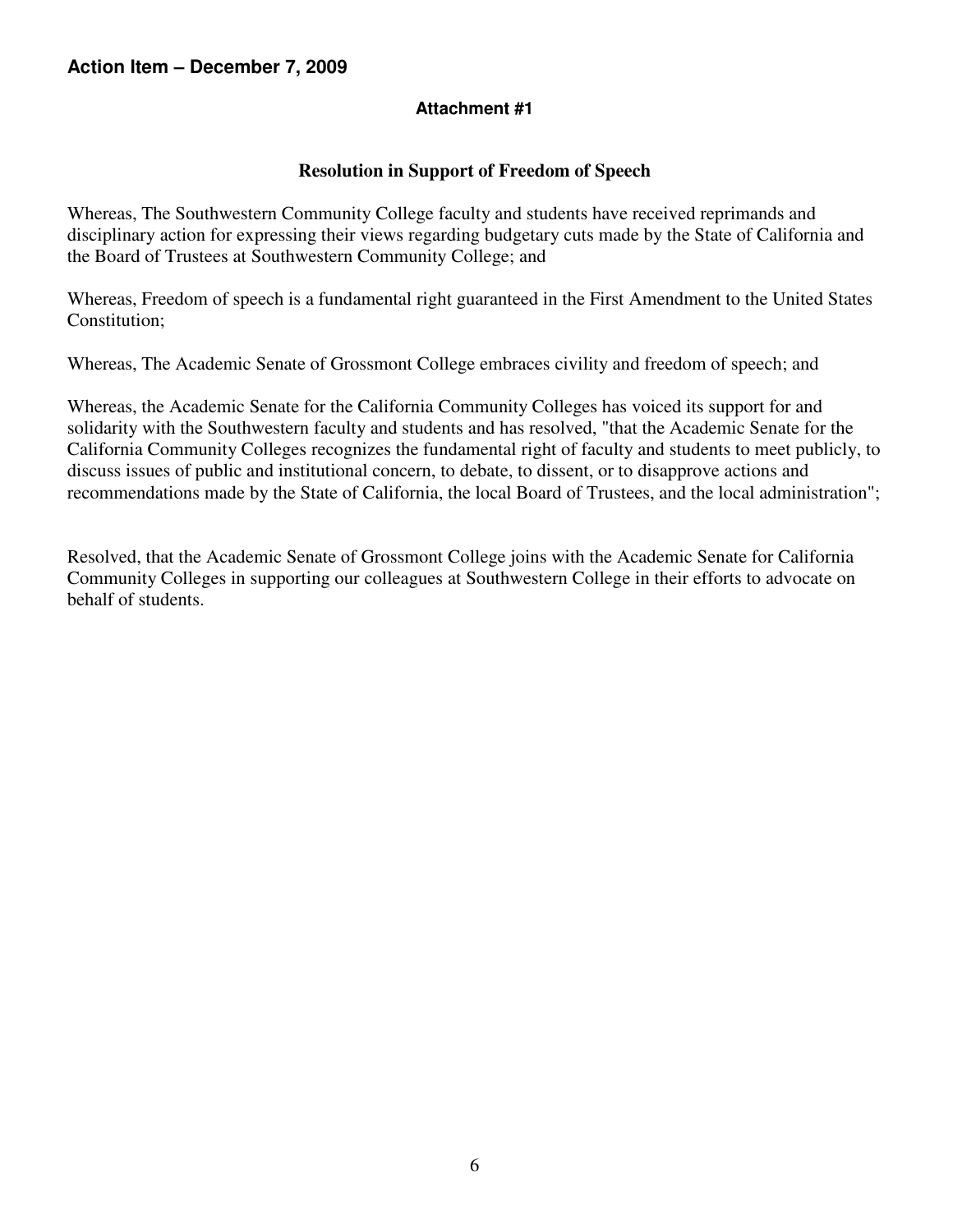#### **Attachment #2**

#### **Resolution to Provide Regular Faculty Evaluation Training**

Whereas, The Academic Senate is responsible for professional matters, such as the quality of faculty evaluations and for consultation with the union regarding facilitation of the evaluation process;

Whereas, Faculty are professionals responsible for evaluating their peers according to the contract and being mindful of the best interests of the college, department, discipline, and students;

Whereas, Faculty evaluators and evaluees benefit from the opportunity to discuss the evaluation process, goals, interventions, coaching language, and purpose of evaluations; and

Whereas, Regular training on how to perform effective and useful faculty evaluations to improve teaching and learning is desirable and necessary over time since the process, people and delivery modes can change;

Resolved, That the Academic Senate schedule regular training on how to accomplish effective faculty evaluations for face-to-face classes, online classes, and other instructional modes a minimum of twice each year.